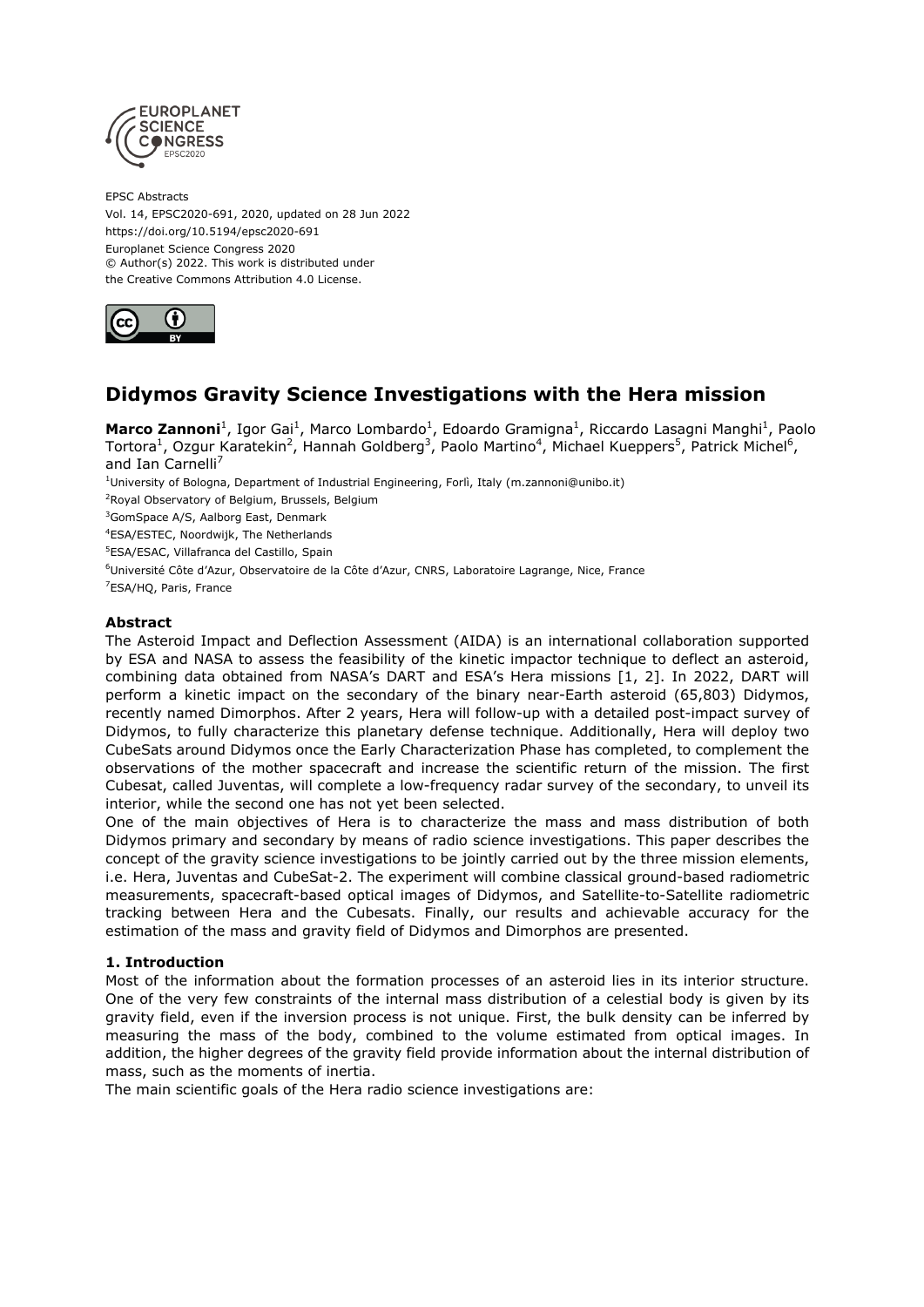- Determine the mass and gravity field of Didymos and Dimorphos;
- Reconstruct the motion of Dimorphos around Didymos;
- **Contribute to the characterization of the energy transfer between DART and Dimorphos.**

Such objectives are a valuable contribution to the Hera mission objectives, leading to a better understanding of the formation and evolution processes of the Didymos system.

## **2. Technique**

The determination of the gravity field of a celestial body is an application of the orbit determination process of deep space spacecraft. In particular, the gravity of Didymos can be estimated precisely reconstructing the trajectory of Hera during a selected number of close encounters (about 10 km at closest approach). The classical observables used in the orbit determination are obtained from the Xband radio link between the spacecraft and the Earth. The microwave signal is sent to spacecraft from a ground antenna and coherently retransmitted back to Earth, where Doppler and range measurements are obtained. A previous study performed for the AIM proposed mission [4] demonstrated that gravity science at Didymos is feasible using radio tracking data only, under realistic assumptions on the technological capabilities of the space and ground segment. Shorter pericenter distances increase the attainable accuracy. However, a significant improvement can be obtained even at relatively large distances processing also optical images of Didymos and Dimorphos taken by the spacecraft.

In addition, Hera may track Juventas and CubeSat-2 by means of a space-to-space inter-satellite link (ISL), capable of determining the relative distance (ranging) and the relative line-of-sight velocity (Doppler) between the two bodies. In particular, the latter is expected to represent a very nice add-on to the gravity investigation carried out by the Hera mission, as the Doppler shift that affects the inter-satellite link contains the information on the dynamics of the system, i.e. masses and gravity field of Didymos and Dimorphos.

The expected accuracy in the estimation of Didymos gravity fields were obtained through numerical simulations of the orbit determination of Hera and the two Cubesats. Conservative assumptions were made in terms of both radiometric and optical measurement noises, and large a-priori uncertainties for the estimated parameters were used.

#### **3. Results**

As a result of the numerical simulations, the masses of Didymos and Dimorphos are expected to be estimated with relative uncertainties less than  $10^{-4}$  and  $10^{-3}$ , respectively. The addition of the ISL measurements improves the achievable accuracies but it is not required to estimate the masses. However, given the relatively large distance of Hera from the system, the higher degree gravity of Didymos and Dimorphos can be estimated only adding the ISL Doppler measurements between the Cubesats and the mother spacecraft. In this case, the gravity field of Didymos can be estimated to at least degree 3, depending on the assumptions about the ISL operations and performance. Similarly, ISL Doppler measurements allows to estimate the extended gravity field of Dimorphos up to degree 2, with an uncertainty of about 10%.

#### **Acknowledgements**

This project has received funding from the European Union's Horizon 2020 research and innovation programme under grant agreement No 870377 (project NEO-MAPP). MZ, IG, ML, EG, RLM, and PT wish to acknowledge Caltech and the Jet Propulsion Laboratory for granting the University of Bologna a license to an executable version of MONTE Project Edition S/W.

## **References**

[1] Cheng A. F., et al., "AIDA DART asteroid deflection test: Planetary defense and science objectives," Planet. Space Sci., vol. 157, no. February, pp. 104–115, 2018.

[2] Michel, P., et al. "European component of the AIDA mission to a binary asteroid: Characterization and interpretation of the impact of the DART mission". Adv. Space Res. (2018), Volume 62, Issue 8, pp. 2261-2272.

[3] Lasagni Manghi, R., Modenini, D., Zannoni, M., Tortora, P., "Preliminary orbital analysis for a CubeSat mission to the Didymos binary asteroid system", Adv. Space Res. (2018), Volume 62, Issue